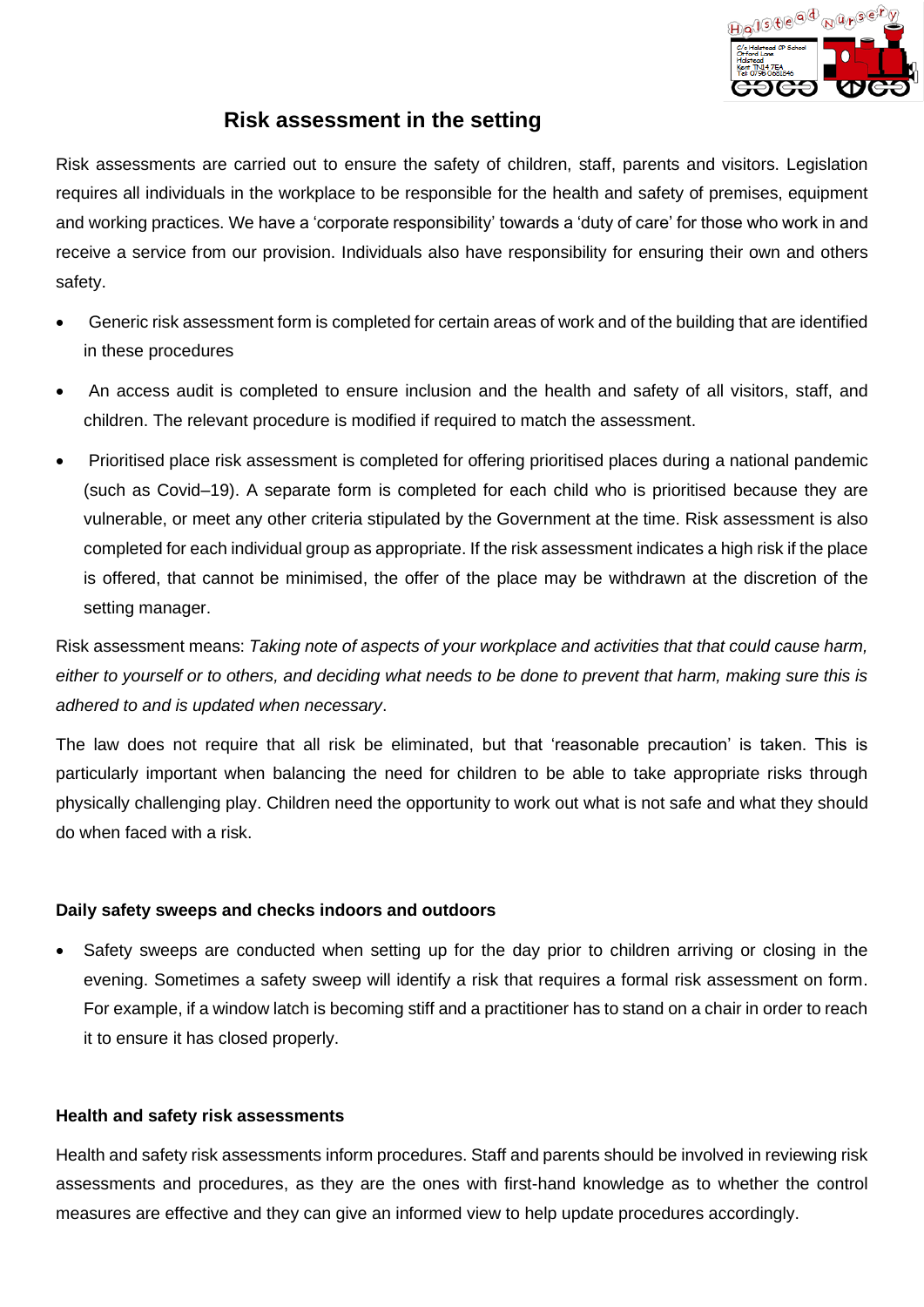

The setting Health & Safety Officer undertakes regular training and ensures staff have adequate training in health and safety matters. The setting managers also ensures that checks/work to premises are carried out and records are kept.

- Gas safety by a Gas Safe registered gas/heating engineer.
- Electricity safety by a qualified electrician.
- Fire precautions to check that all fire-fighting equipment and alarms are in working order.
- Deep cleaning is carried out in all areas of the nursery.

The setting manager ensures that staff members carry out risk assessments that include relevant aspects of fire safety, food safety, in each of the following areas of the premises:

- Entrance and exits.
- Outdoor areas.
- Indoor areas.
- The kitchen.
- Rooms used by others or for other purposes.

The setting manager ensures staff members carry out risk assessment for off-site activities, such as children's outings (including use of public transport), including:

- forest school (if applicable)
- home visits
- other duties off-site such as attending meetings, banking etc

The setting manager ensures staff members carry out risk assessment for work practice including:

- changing children, and the intimate care of young children and older children
- arrivals and departures
- children with allergies and special dietary needs or preferences
- cooking activities with children
- supervising outdoor play and indoor/outdoor climbing equipment
- settling young children who wish to sleep
- assessment, use and storage of equipment for disabled children
- visitors to the setting who are bringing equipment or animals as part of children's learning experiences, for example 'fire engines'